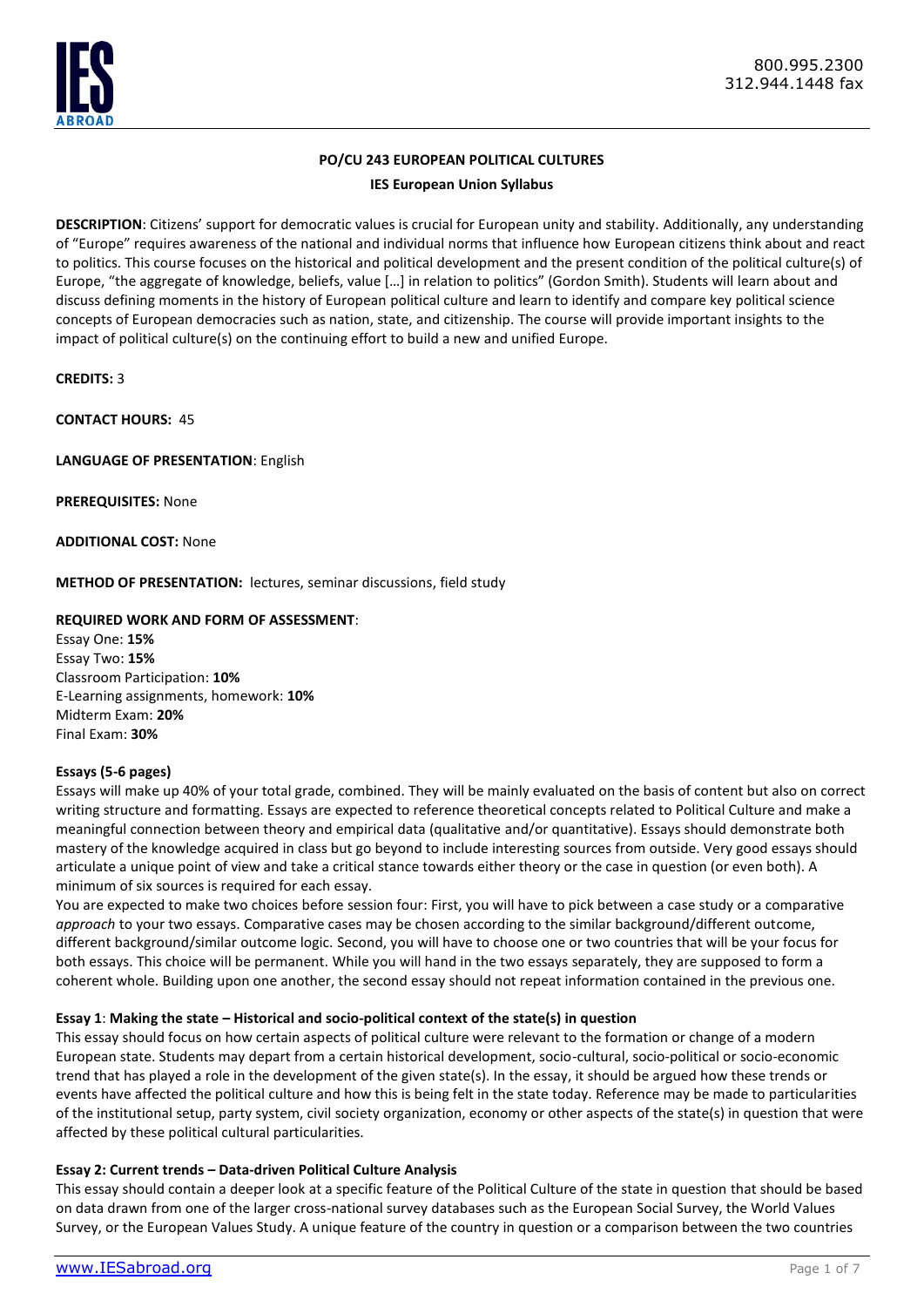

chosen should be the cornerstone of the analysis. The statistical observation should be connected to both long-term and shortterm trends in the Political Culture of the state(s) in question. Features of the political system that were the focus of the first essay may be elaborated on further in essay two.

### **Classroom participation**

Classroom participation is composed of participation in discussions, general preparedness in class, and an oral progress report on the subject of the chosen essay topic at one point during the semester  $(\pm 5$  minutes). Three e-learning assignments will be given during the semester (due on the Friday each week).

Students are required to complete all reading assignments prior to class and will be expected to demonstrate this through insightful and relevant contributions to in-class discussion as well as various forms of group work during the sessions.

### **Photo Assignment "Visual Political Cultures"**

Choose one of your field trip photos – showing e.g. a monument, a building, or a public demonstration – that represents the political culture of one specific country and explain your thoughts on the topic in a short written essay (<1 page).

#### **Exams**

The **midterm** (on the first half of the semester) and the **final exam** (on the whole semester) consist of questions referring to the readings, the written assignments, classroom work, and field trip insights.

### **ATTENDANCE POLICY**

All IES courses require attendance and participation. Attendance is mandatory per IES policy. Any unexcused absence will incur a penalty on your final course grade (1 absence - 1%, 2nd absence -2%, 3rd absence – 3%). Any student who has more than three (3) unexcused absences will receive an "F" as the final grade in the course. Any student who misses more than 25% of a course, whether the absences are excused or are unexcused, will receive an "F" as the final grade in the course. In the case of an excused absence, it is the student's responsibility to inform the Academic Dean of the absence with an Official Excused Absence Form, as well as any other relevant documentation (e.g. a doctor's note), and to keep a record thereof. The absence form must be turned in as soon as possible before the class, in the case of a planned absence, or immediately upon return to the Center, in the case of an unplanned absence, in order for the absence to be considered excused. It is also the student's responsibility to inform the professor of the missed class. Students can collect and submit the Official Excused Absence Form from the office of the Academic Dean.

Any student who misses more than 25% of a course, whether the absences are excused or are unexcused, will receive an "F" as the final grade in the course.

Tests, quizzes, or presentations missed during unexcused absences cannot be made up!

Updated information on your course and readings can be found on the Moodle platform at [https://moodle.iesabroad.org/.](https://moodle.iesabroad.org/)

## **LEARNING OUTCOMES**:

By the end of the course, students will be able to:

- identify the theoretical concepts of political culture
- transfer the theoretical knowledge to the reality of member state politics and policies
- compare the political cultures of different member states
- explain the historical backgrounds of different European political cultures
- demonstrate their knowledge in presentations and during field trips
- reflect on their own political and cultural background in contrast to their new insights into European political culture(s)

#### **CONTENT**

| <b>Session</b> | Content                                                                                                                                                                   | <b>Readings</b>                                                                                                                         |
|----------------|---------------------------------------------------------------------------------------------------------------------------------------------------------------------------|-----------------------------------------------------------------------------------------------------------------------------------------|
| 1.             | Theory and Background I: Is there a Common European<br><b>Political Culture?</b><br>Introductory remarks, presentation of class and lecturer,<br>structure of the course. | Guy Verhofstadt, "Confronting Europe's Illiberals"<br>www.socialeurope.eu, 3 pages<br>Athanassopoulou, "Same Words, Different Language: |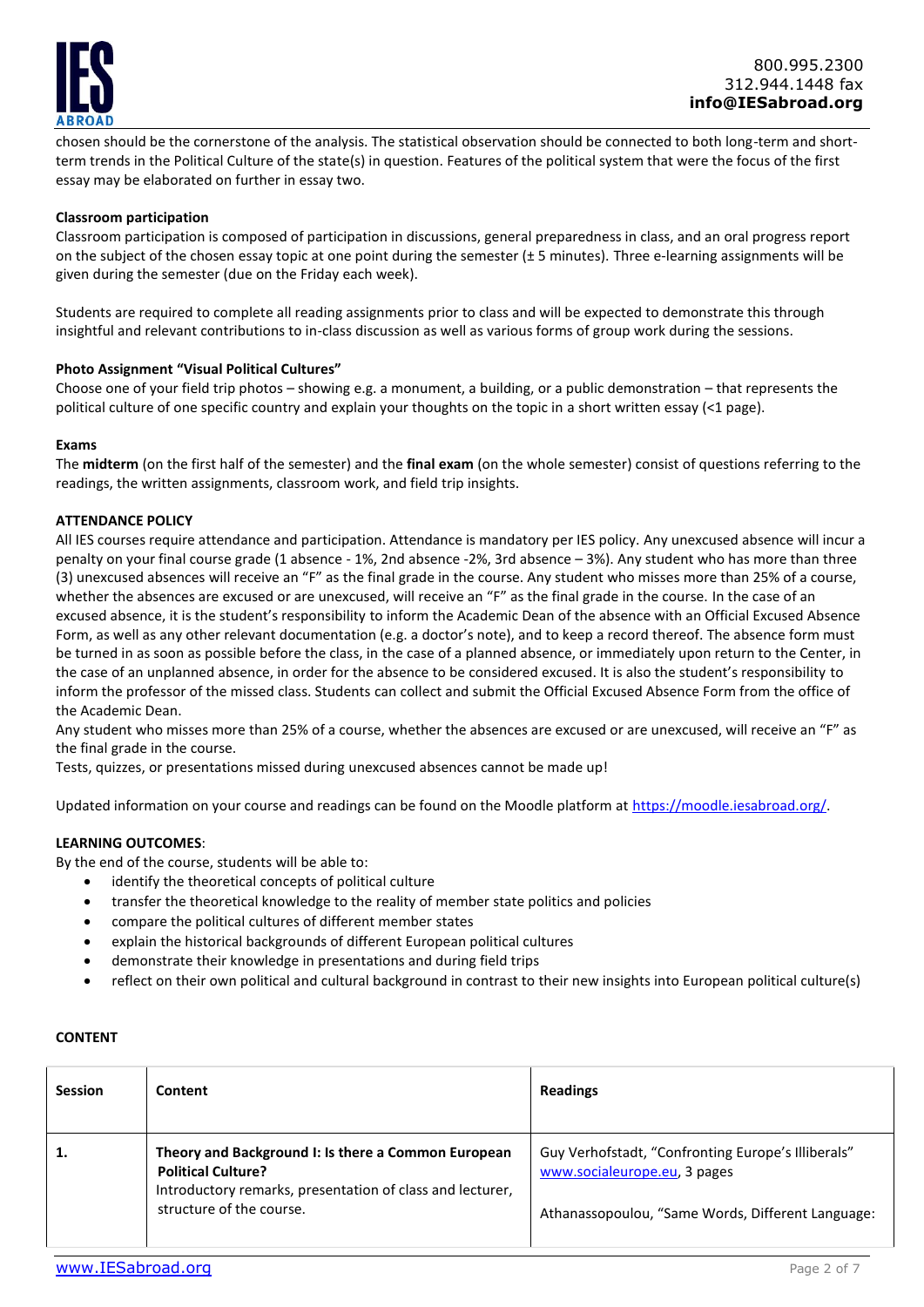

|    | The recent populist threat to liberal values in Europe<br>Why do we study political cultures?                                                                                                                                                                                                                                                                    | Political Cultures and European Integration", pp. 3-14.                                       |
|----|------------------------------------------------------------------------------------------------------------------------------------------------------------------------------------------------------------------------------------------------------------------------------------------------------------------------------------------------------------------|-----------------------------------------------------------------------------------------------|
| 2. | Theory and Background II: Debates and Definitions -<br>The Political Culture Approach<br>Basic concepts in political science and the political<br>culture approach. Different conceptions and debates in<br>the study of political cultures and institutions.                                                                                                    | Eatwell, "The Importance of the Political Culture<br>Approach" 1-12                           |
| З. | Case Study I: Germany<br>Germany's dictatorial past and its impact on today's<br>political culture, differences between the FRG and the<br>GDR, German EU policy today.<br><b>Federal Elections in Germany</b>                                                                                                                                                   | Lutz, "Evolution and Normalization. Historical<br>Consciousness in Germany", pp. 35-64        |
| 4. | Development of European Political Cultures I: 1945 -<br><b>Prewar and Postwar Political Cultures in Western</b><br><b>Europe</b><br>The effect of the war on the different European states<br>and the post-war development of democracy in Western<br>European states.<br><b>Assignment Moodle 1</b>                                                             | Mazover, "Democracy transformed: Western Europe,"<br>pp. 290-324                              |
| 5. | Development of European Political Cultures II: 1989 -<br>The Establishment and the Downfall of European<br>Communism<br>What changed during and after the Cold War? How did<br>the fates of Eastern European states differ?                                                                                                                                      | Sebestyen, "Revolution 1989", pp. 9-21                                                        |
| 6. | Case Study II: Italy<br>Social Capital and political reform. Is Italy really in crisis?<br><b>EU</b> institutions trip<br>Field Trip: Case Study III: Belgium - Is there a Common<br><b>Political Culture at all?</b><br>Meeting with the General Representative of the Flemish<br>Government to the EU in Brussels-during the Institutions<br><b>Field Trip</b> | Putnam, "Making Democracy Work," pp. 3-16, 83-120                                             |
| 7. | Case Study III: Croatia<br>The future of the European Expansion: What are the<br>limits of European Political Culture?                                                                                                                                                                                                                                           | Ashbrook, "Croatia, Euroskepticism and the Identity<br>Politics of EU Enlargement," pp. 23-36 |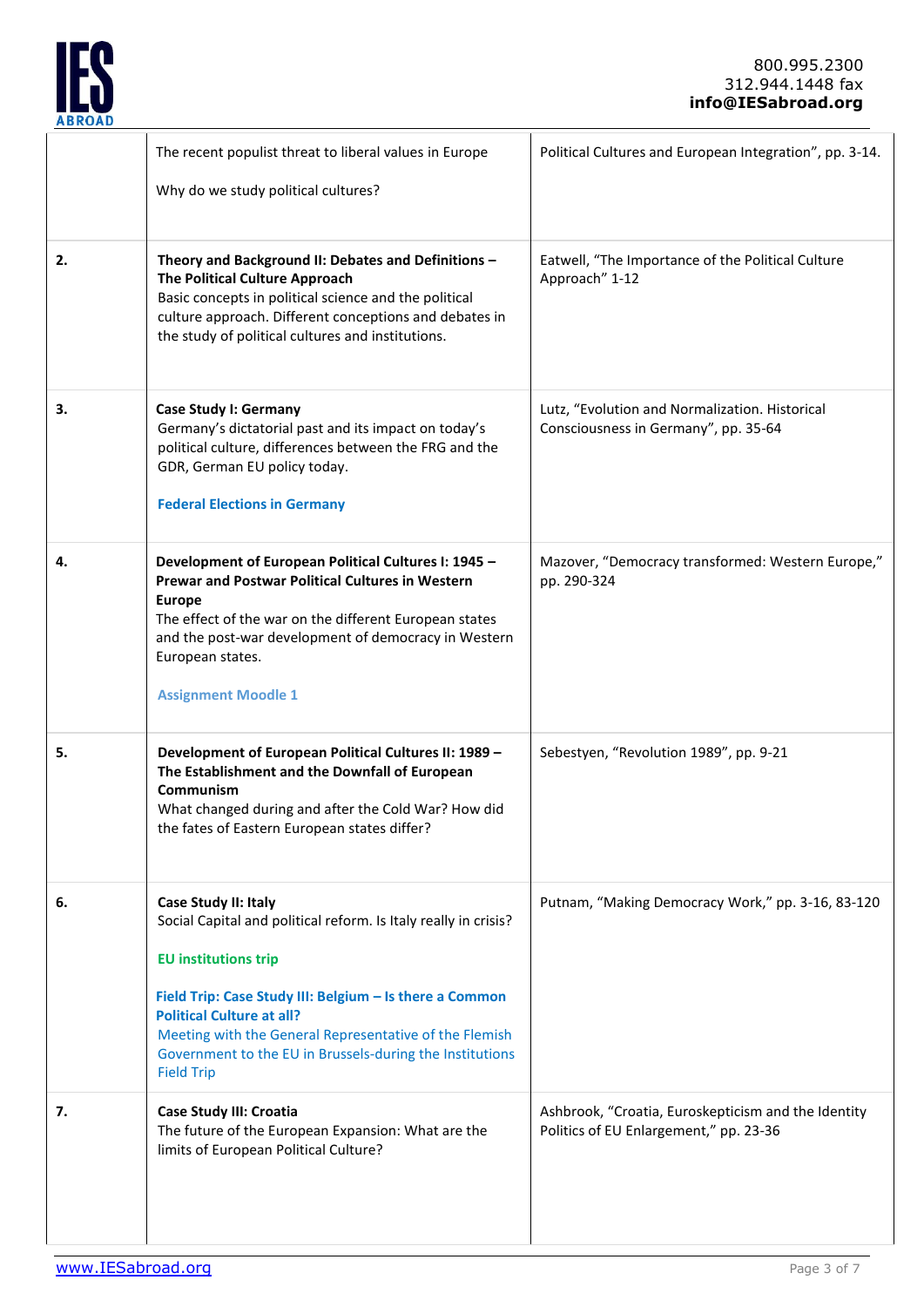

| 8.                                                                                            | Case Study IV: France and Belgium - Field Trip<br>Preparation<br>Liberty, equality, fraternity, and the impact of a strong<br>state on French political culture. The impact of ideas on<br>Political Culture.<br><b>Essay 1 - Making the state</b>                                     | Mc Millan, "France," pp. 69-88.<br>Billiet/Maddens/Frognier, "Does Belgium (still) Exist?"<br>pp. 912-932                                                                         |  |  |
|-----------------------------------------------------------------------------------------------|----------------------------------------------------------------------------------------------------------------------------------------------------------------------------------------------------------------------------------------------------------------------------------------|-----------------------------------------------------------------------------------------------------------------------------------------------------------------------------------|--|--|
| 9.                                                                                            | Case Study V: United Kingdom<br>The making of the modern British state; the collapse of<br>the collectivist consensus. Welfare State variety across<br>Europe. How deeply is Brexit rooted in Political Culture<br>and which factors are transferrable to other European<br>countries? | Eatwell, "Britain," pp. 50-68                                                                                                                                                     |  |  |
| 10.                                                                                           | Case Study VI: Portugal and Spain<br>The totalitarian past of the Iberian Peninsula and the<br>effect of European Integration.<br><b>Assignment Moodle 2</b>                                                                                                                           | Costa Pinta/Nuñez, "Portugal and Spain," pp. 172-193                                                                                                                              |  |  |
| 11.                                                                                           | <b>Case Study VII: Greece</b><br>The many misunderstandings about Greek political<br>culture. Are the current problems rooted in Greece's<br>culturally conservative national identity?                                                                                                | Richter, "Another type of Democracy: A Globalist<br>Paper"                                                                                                                        |  |  |
| 12.                                                                                           | <b>Midterm exam (on sessions 1-9)</b>                                                                                                                                                                                                                                                  |                                                                                                                                                                                   |  |  |
| Local Field Trip: Political Culture and Political Education at the LPB Freiburg<br><b>TBC</b> |                                                                                                                                                                                                                                                                                        |                                                                                                                                                                                   |  |  |
| 13.                                                                                           | <b>Case Study VIII: Baltic States</b><br>Transition to democracy in former soviet states, from<br>russification during Soviet times to the problems with a<br>Russian minority today.<br><b>EU member states trip</b><br><b>Assignment Moodle 3</b>                                    | Adorvino, Michael: "Imagined Communities in an<br>Integrating Baltic Region," pp. 5-17                                                                                            |  |  |
| 14.                                                                                           | Case Study IX: Romania and Bulgaria<br>Transformation to democracy, economic development,<br>corruption. The Eastern Expansion and the new European<br>Union.                                                                                                                          | Gallagher, "Nationalism and Romanian Political<br>Culture," pp. 104-124<br>Ghodsee, "Left Wing, Right Wing, Everything.<br>Xenophobia, Neo-totalitarianism, and Populist Politics |  |  |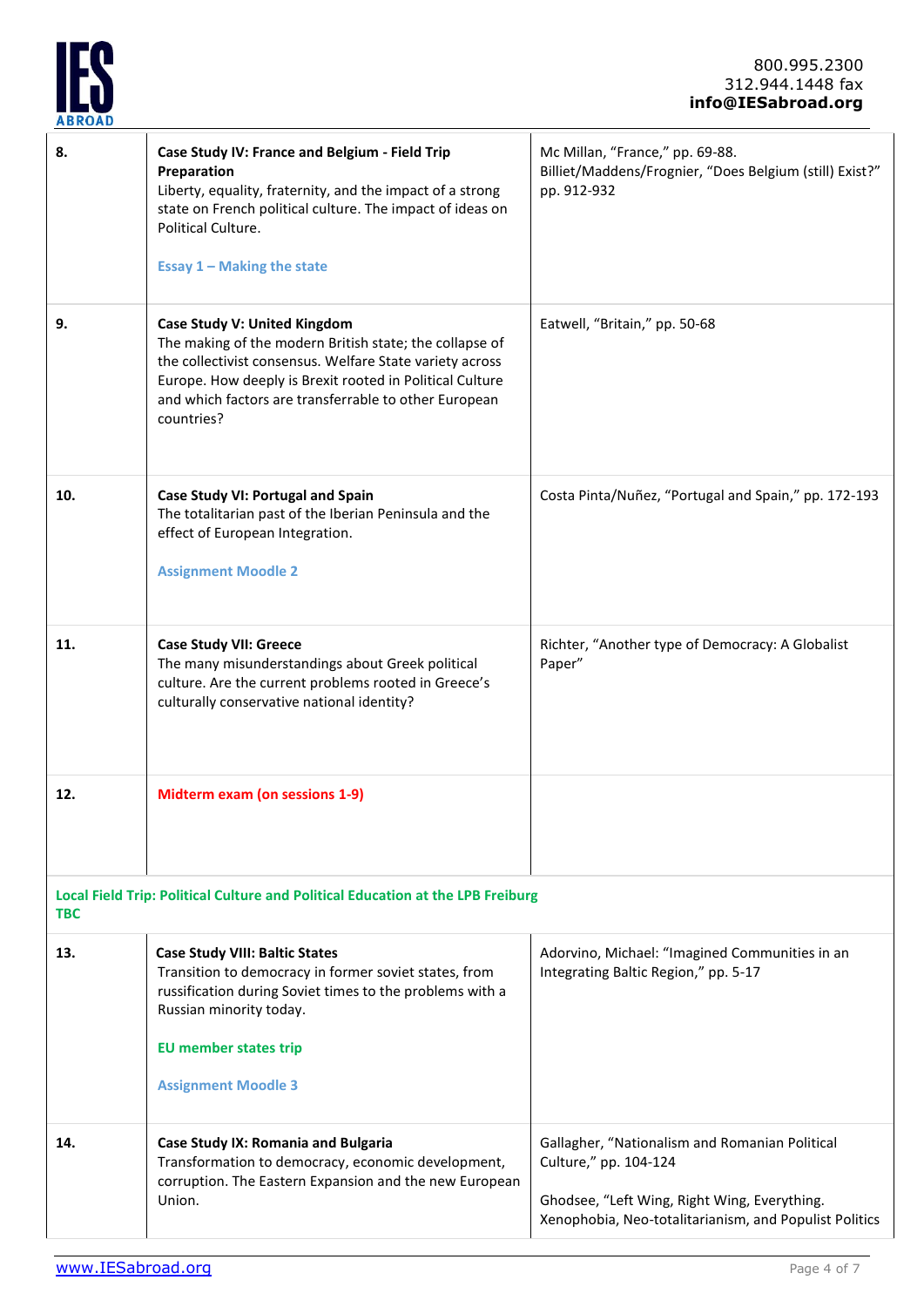

|                   | <b>Assignment Visual Political Cultures</b>                                                                                                                                                                                                                                                                                        | in Bulgaria," pp. 28-39                                                     |
|-------------------|------------------------------------------------------------------------------------------------------------------------------------------------------------------------------------------------------------------------------------------------------------------------------------------------------------------------------------|-----------------------------------------------------------------------------|
| 15.               | <b>Case Study X: Hungary</b><br>Hungarian transition to democracy, right-wing anti-<br>communism. Victor Orban's new Hungary: turning<br>authoritarian?                                                                                                                                                                            | Scheppele, "Hungary and the End of Politics", pp. 27-<br>35                 |
| 16.               | Case Study XI: Scandinavia<br>The Nordic model of the social democratic welfare state,<br>interest representation and corporatism, reformism and<br>social democracy.<br><b>Essay 2 - Current trends</b>                                                                                                                           | Gress, "The Nordic Countries," pp. 218-248                                  |
| 17.               | <b>Case Study XII: Poland</b><br>The role of religious belief, conservatism and nationalism<br>for Polish political culture today. A shifting center for the<br>EU?<br><b>Summary and Outlook</b><br>What can the political culture approach tell us about the<br>European Union? Is there a common European Political<br>Culture? | Castle, "Poland," pp. 517-531<br>Bruter, "Citizens of Europe?," pp. 150-165 |
| 18.<br><b>TBD</b> | Final Exam, Model EU, End of term dinner                                                                                                                                                                                                                                                                                           |                                                                             |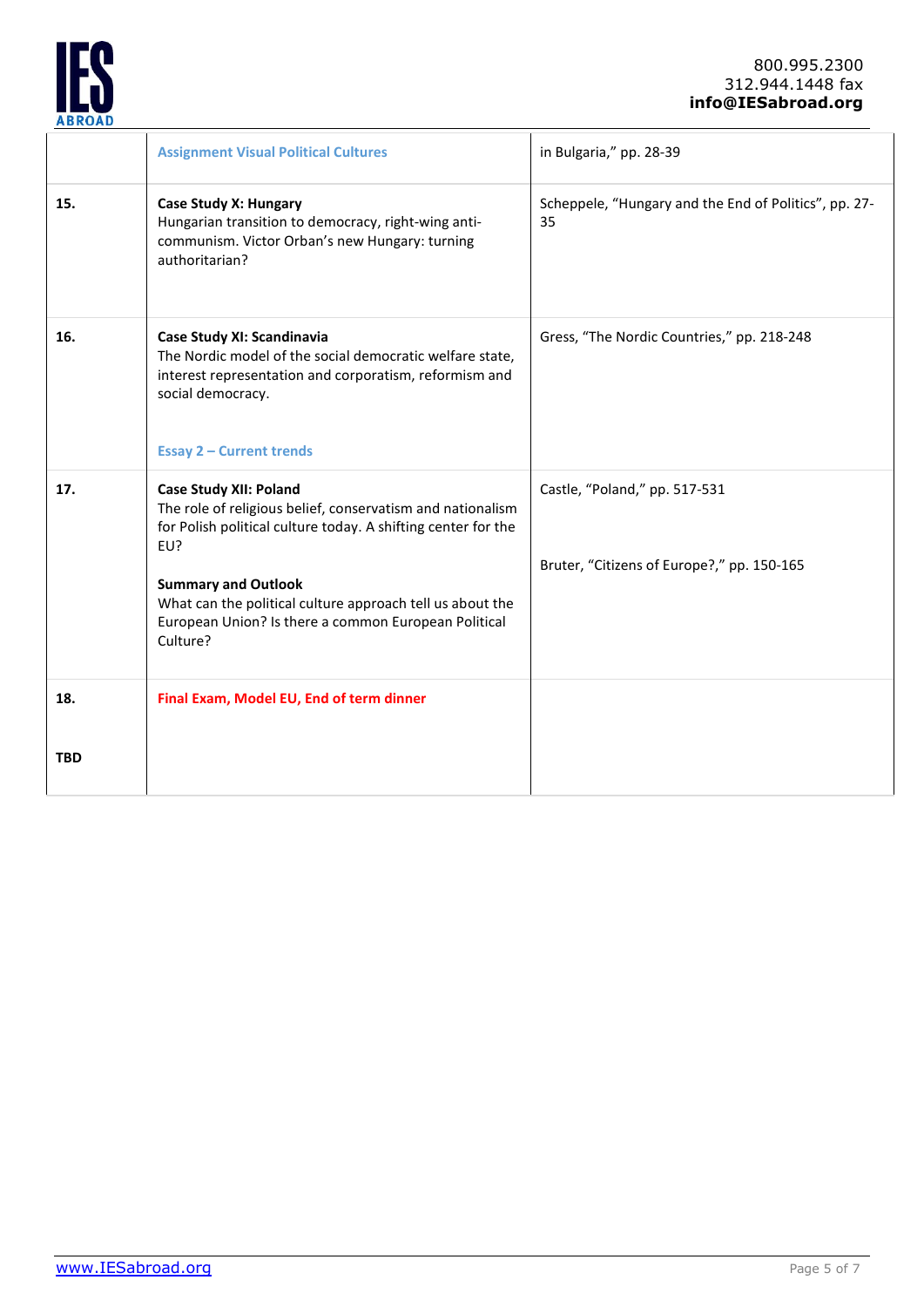# **REQUIRED READINGS**:

- Adorvino. Michael. "Imagined Communities in an Integrating Baltic Region." *Demokratizatsiya: The Journal of Post-Soviet Democratization*, 17 (2009) 1, pp. 5-17.
- Athanassopoulou, Ekavi. "Same Words, Different Language: Political Cultures and European Integration." *United in Diversity? European Integration and Political Culture*, ed. Ekavi Athanassopoulou. London: I.B. Tauris, 2008, pp. 3-17.
- Ashbrook, John. "Croatia, Euroskepticism, and the Identity Politics of EU Enlargement." *Problems of Post-Communism, 57 (3), 2010, pp. 23-36.*
- Billiet, Jaak, Maddens, Bart, and Frognier, André-Paul. "Does Belgium (still) Exist? Differences in Political Culture between Flemings and Walloons." *West European Politics* 29 (2006), pp. 912–932.
- Bruter, Michael. Citizens of Europe? The emergence of a mass European identity. Palgrave Macmillan, 2005, pp. 150- 165.
- Castle, Marjorie. "Poland." *Politics in Europe*, ed. M. Donald Hancock. Washington, D.C.: CQ Press, 2007, pp. 517-531.
- Costa Pinto, António, and Xosé M. Nuñez, "Portugal and Spain." *European Political Cultures. Conflict or Convergence?*, ed. Roger Eatwell. New York: Routledge, 1997, pp. 172-193.
- Eatwell, Roger. "Introduction: The Importance of the Political Culture Approach" *European political cultures. Conflict or convergence?* London and New York: Routledge, 1997, pp. 1-13.
- Eatwell, Roger. "Britain" *European political cultures. Conflict or convergence?* London and New York: Routledge, 1997, pp. 50-68.
- Gallagher, Tom. "Nationalism and Romanian Political Culture in the 1990s." *Post-Communist Romania. Coming to Terms with Transition*, eds. Duncan Light and David Phinnemore. New York: Palgrave, 2001, pp. 104-124.
- Ghodsee, Kristen. "Left Wing, Right Wing, Everything. Xenophobia, Neo-totalitarianism, and Populist Politics in Bulgaria." *Problems of Post-Communism* 55.3 (May/June 2008), pp. 28-39.
- Gress, David. "The Nordic Countries. *European Politics in the Age of Globalization*, eds. Howard J. Wiarda. Orlando: Harcourt 2001, pp. 218-248.
- Lutz, Felix Philipp. "Evolution and Normalization. Historical Consciousness in Germany." *German Politics and Society*, 30 (2012) 104, pp. 35-64.
- Mazover, Mark. *Dark Continent*. Europe's Twentieth Century. London/New York: Penguin, 1999, pp. 290-324.
- McMillan, "France." *European Political Cultures. Conflict or Convergence?*, ed. Roger Eatwell. New York: Routledge, 1997, pp. 69-88.
- Putnam, Robert D. *Making Democracy Work*: Civic Traditions in Modern Italy, Princeton: Princeton University Press, 1993, pp. 3-16, 83-120.
- Richter, Heinz. "Another Type of Democracy: A Globalist Paper." The Globalist, 6/18-20/2015, <http://www.theglobalist.com/another-type-of-european-democracy-the-emergence-of-modern-greece/>
- Sebestyen, Victor, "Revolution 1989. The Fall of the Soviet Empire." New York: Random House, 2010, pp. 9-21.
- Scheppele, Kim Lane. "Hungary and the End of Politics." Nation, 5/26/2014, Vol. 298, pp. 27-35.
- Verhofstadt, Guy, "Confronting Europe's Illiberals", https://www.socialeurope.eu/2017/05/confronting-europesilliberals/